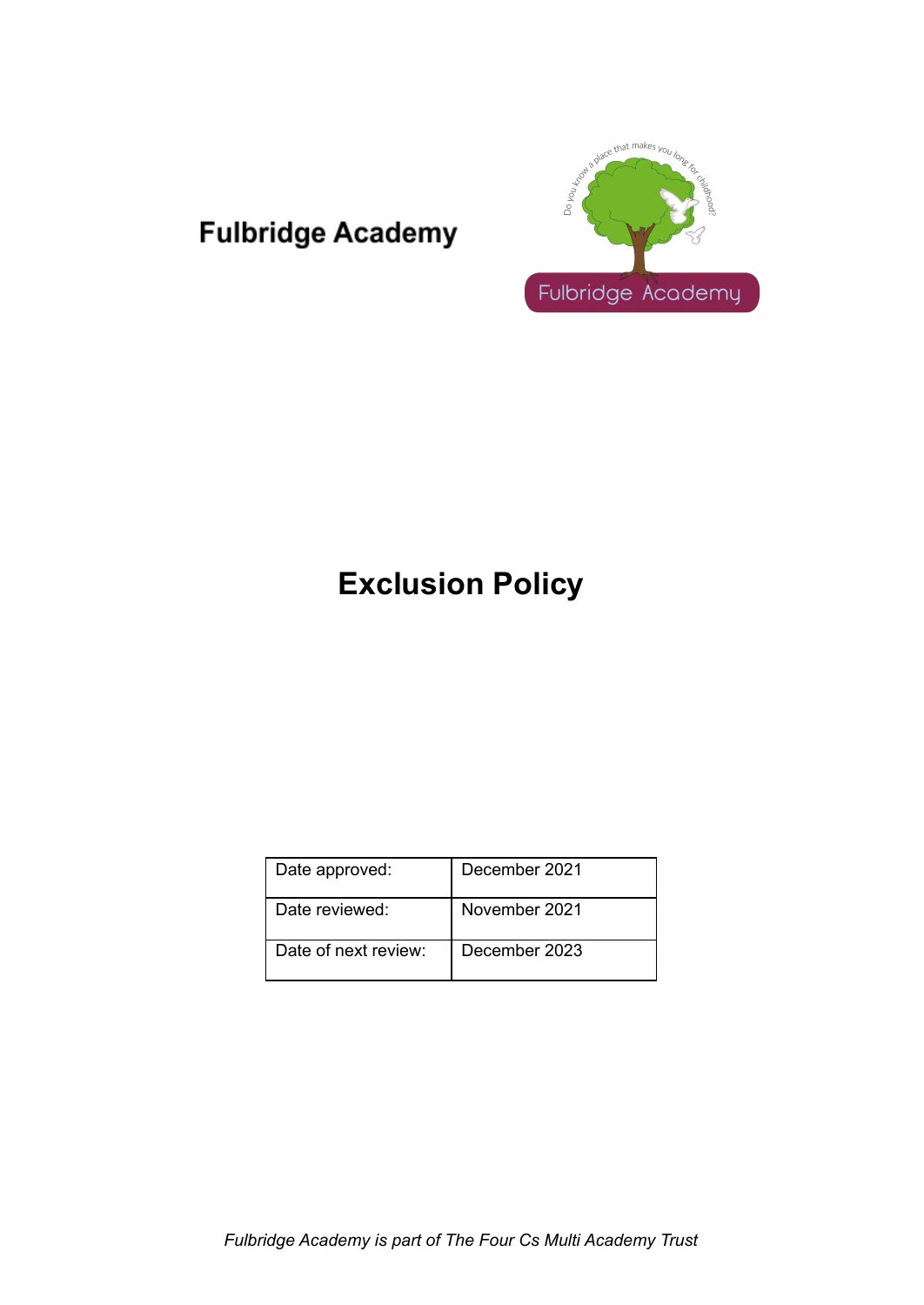## **Exclusion Policy**

#### **Introduction and General Principles**

At The Fulbridge Academy, behaviour is on the whole, exceptionally good. Permanent exclusion will only be used as a last resort when all other sanctions in line with the school Behaviour policy have been exhausted along with any other reasonable steps and adjustments. This could include being sent to another class, Senior Leaders in the school, or internal exclusion (this is where the child will spend time in another class for a period of time).

Permanent exclusion may, on extremely rare occasions be the only possible response to a single incident of very extreme misconduct which if allowing the child to remain in school, would be to the serious detriment of the education and/or welfare of students and staff.

In applying this exclusion policy, we will follow the latest guidance and advice from the Department of Education and the Local Authority.

Each incident of exclusion will be recorded in a standard format, which should detail;

- the name of the student
- the year group and class
- the gender of the student
- the ethnicity of the child
- the type of exclusion
- in the case of fixed term exclusions, the number of days of which

## **Procedures for Fixed-Term Exclusions**

The Principal will normally decide if a student is to be excluded for a fixed period. Where the Principal is absent, this power to exclude for a fixed period is delegated to a Vice Principal. The Principal may withdraw an exclusion that has not been reviewed by the governing board.

Each individual case will be determined on its merit and circumstances will be investigated, considered and taken into account. The degree of severity of the offence, the frequency of occurrence and the likelihood of recurrence will be taken into account, as will the previous record of the student involved.

The behaviour of a pupil outside school can be considered grounds for an exclusion.

If a student is to be excluded for the first time, the length of the exclusion will normally be between 1-3 school days. Longer periods may be used for more serious offences, extreme circumstances or a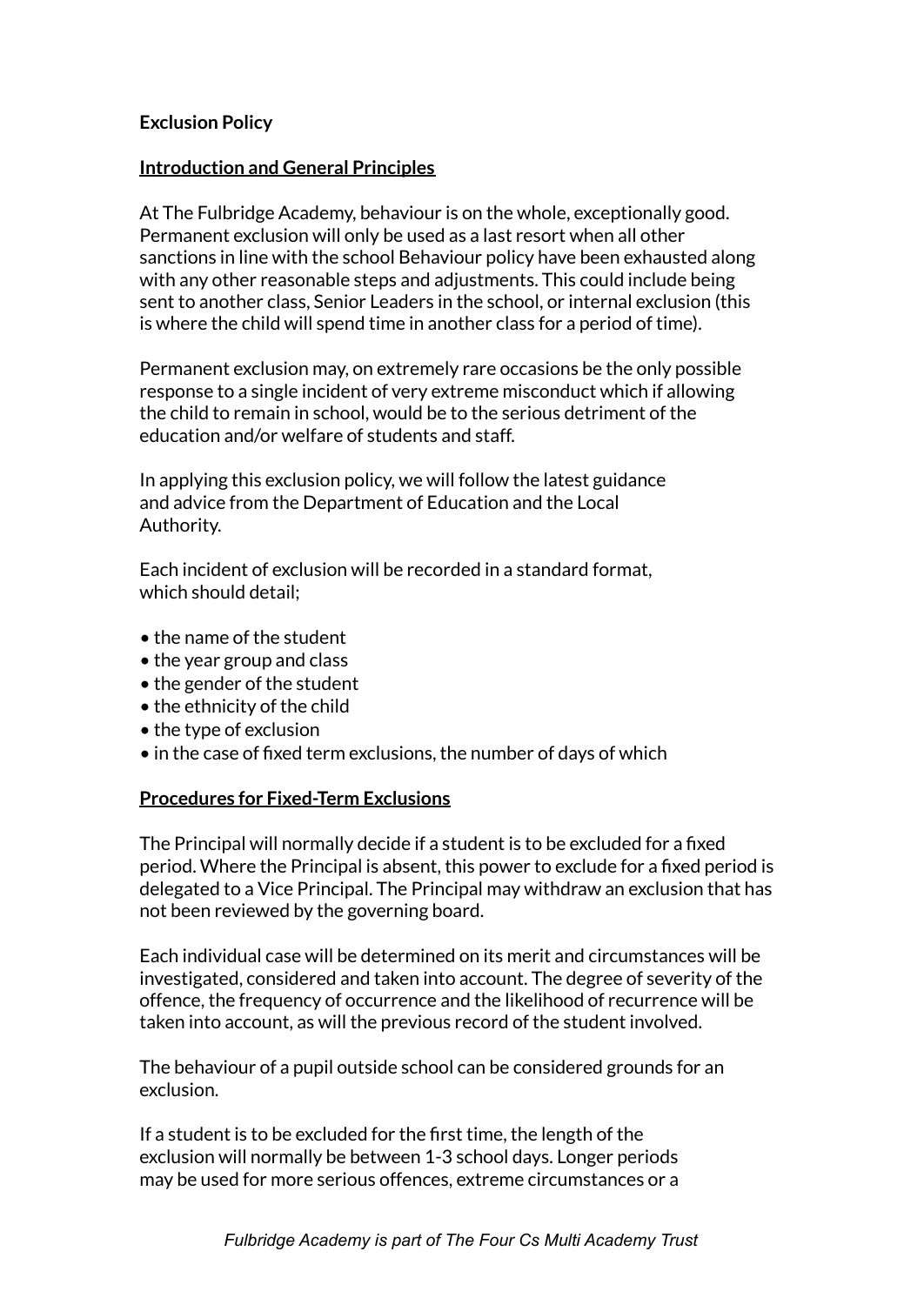reoccurrence of misbehaviour following previous fixed term exclusion.

Fixed-term exclusion will be considered as an option where verbal or physical abuse is directed towards staff and students and in serious cases of unprovoked violence towards fellow students or staff. It will also be considered in case of the bringing of dangerous objects or illegal substances onto the school premises.

When the Principal or allocated Senior Manager has decided that there is adequate ground for the exclusion of a student, the parents will be informed by telephone as soon as possible. A letter will then be issued to the parent of the day of exclusion.

The letter should detail;

- the reason for the exclusion
- the length of the exclusion

• a suggested date on which parents may meet with the Principal or allocated Senior Manager to discuss the exclusion

• right to make representations to the Local Governing Committee.

Information regarding the exclusion should be sent to the Chair of Governors and the Head of the Pupil Referral Service at the Local Authority.

When notifying parents of the exclusion, the school will provide free and impartial information about the exclusion

• guidance on exclusions

- source of impartial advice to gain further understanding (Coram's Legal Children / ACE education)
- where relevant links to other local services

Representations to the Local Governors concerning fixed term exclusion will normally be made in the first instance to the Chair of Governors. If the matter cannot be resolved by the Chair of Governors in the first instance, he/she may decide to refer the matter to a sub-committee of Governors.

Before the student returns to school, a reintegration meeting should be convened by the appropriate Senior Leader (Principal/ Vice Principal) with the appropriate members of staff, parents and child. During the reintegration meeting the following will be discussed and documented;

- Name, Year Group
- Exclusion dates
- Reason/s for exclusion
- Date of reintegration meeting
- Agreed and set targets for the child.

At the end of the meeting, all parties will be asked to sign the agreement but the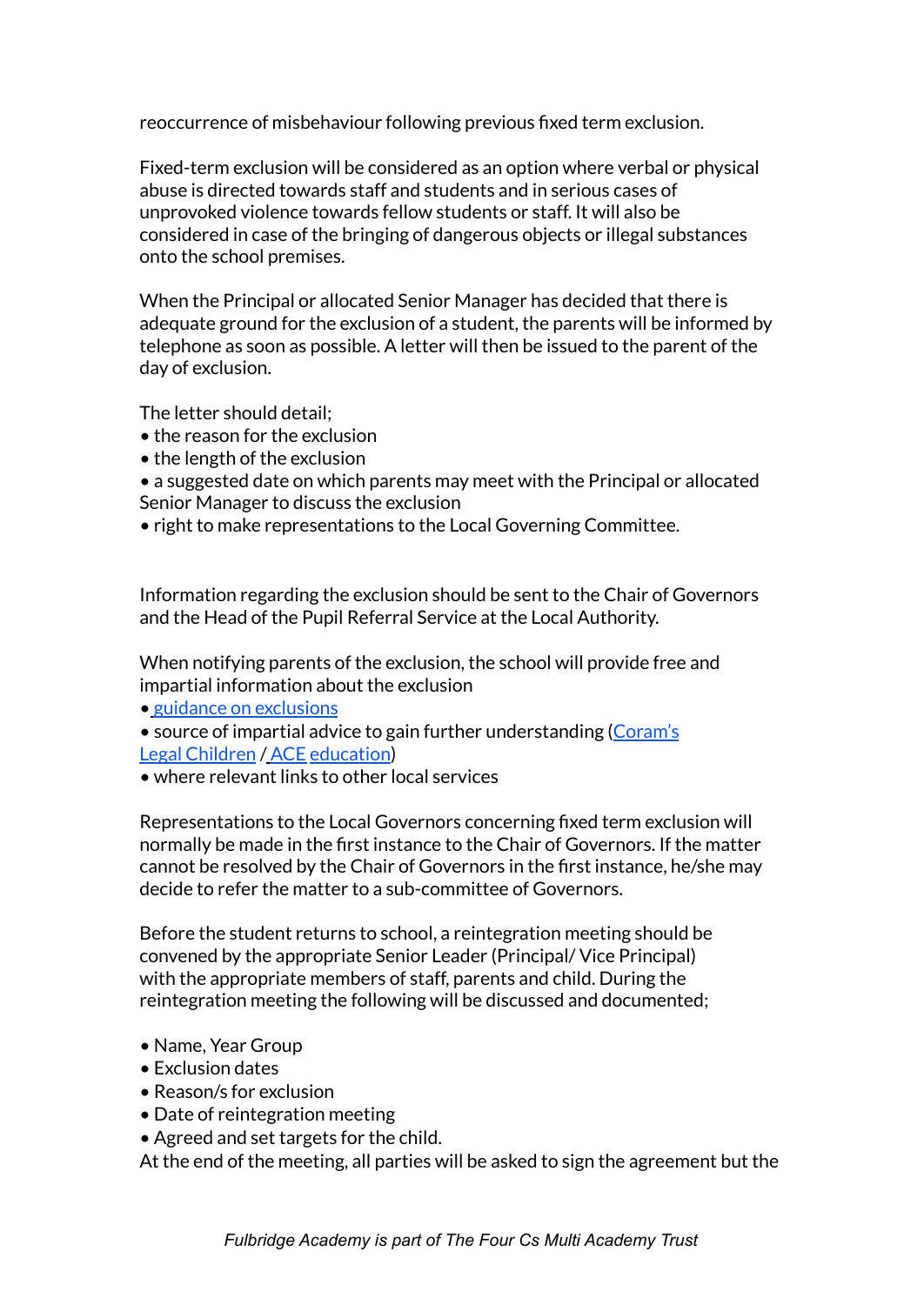child is escorted back into class. The form is then stored on the record of the child.

In extreme and rare circumstances, the school reserves the right to use fixed term exclusion up to the maximum period allowed in the current legislation. In the case of fixed term exclusions exceeding the maximum period a meeting of Governors Sub Committee will be convened.

If the exclusion is for 6 days or more the Principal (or appropriate Senior Leader) will;

• Plan full-time, offsite, educational provision from day 6 of the exclusion

• Ensure that work is set and sent home for completion.

- Notify parents of their responsibility to ensure that their child is not found in a public place during school hours
- Inform the Local Authority of the details of the exclusion and the provision made for the individual.

## **Procedures for Permanent Exclusions**

The Principal alone will normally decide if a student is to be permanently excluded. Where the Principal is absent and the Vice Principal feels that permanent exclusion may be the appropriate response, the Vice Principal may exclude the student for a fixed-term period to allow the Principal to consider the case on his/ her return.

Permanent exclusion is a very serious decision to come to and should only be used when all other sanctions, reasonable adjustments have failed to produce the desired outcomes for the student. It may also be an appropriate response to a single incident of extreme misconduct, for example extreme violence towards a fellow student or assault on a staff member.

The Principal will inform the parents of a permanent exclusion immediately by telephone and followed up in writing. The letter will give parents at least seven days notice of a hearing before the Governors Sub Committee to consider the exclusion.

The letter will state;

- That the student has been permanently excluded
- The reasons for the permanent exclusion
- the parents right to examine the record of the student
- the purpose of the hearing
- that the parent and student should attend the hearing and have the right to be accompanied by a friend
- that if they do not attend the hearing it may proceed in their absence
- that is the Governor confirm the exclusion, the parents have a right of appeal to an Independent Appeals Committee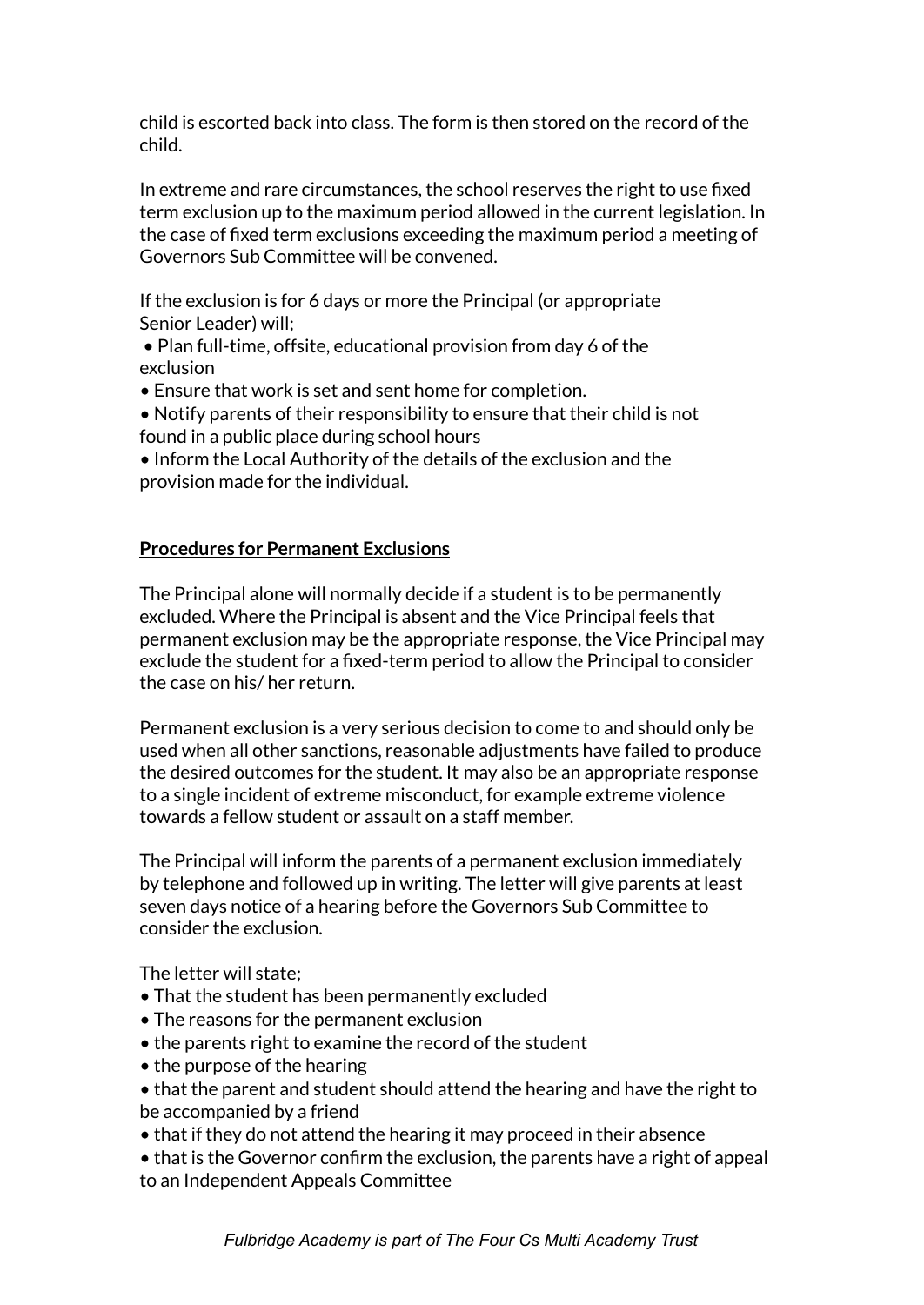A copy of this letter should be sent to the Chair of Governors and Sub Committee.

The Principal will make arrangements for a hearing before a Governors' Sub Committee to take place within 14 days of the exclusion. Normally, three members of the Governors will sit on the sub committee. No Governor who has any prior knowledge or involvement in the case should sit on the panel.

The procedure followed at the hearing will be as informal as possible. It will normally follow the format set out below;

• The Sub Committee will meet jointly with the Principal and the parent. Student and any accompanying companion.

- The Governors will invite the Principal to give his/her reasons for recommending permanent exclusion
- The parent/s will be invited to ask questions of the Principal
- The parent/s will be given the opportunity to explain why they think permanent exclusion is inappropriate
- The Principal will be given an opportunity to ask questions of the parents.
- The Principal and parents will be given the opportunity to sum up and ask further questions of the Governors. The Governor may wish to ask further questions to either the Principal or the parents.

• The Governors should be given time to convene to allow them to consider their decision. At this point, the Principal, parents and students should withdraw from the meeting. • It is important that all parties in the meeting are aware that an adjournment can be called at anytime. This could be for discussion, to compose themselves or seek advice from a professional advisor.

The Governors will decide to either;

- Uphold the decision of the permanent exclusion
- To order the immediate reinstatement of the student

The decision of the Governors Sub Committee will be communicated to the parents by letter on the same day. If the Governors decide to uphold the decision to permanently exclude, the letter should inform the parents of their right to appeal to an Independent Appeals Committee.

## **Monitoring**

Each incident of exclusion will be brought to the attention of the Chair of the Local Governing Committee and reviewed at the relevant committee meetings.

Please see below for details of the letters notifying parents that their child has been excluded -

Letter 1 - A fixed period exclusion less than 6 days Letter 2 - A fixed period exclusion between 6 and 15 days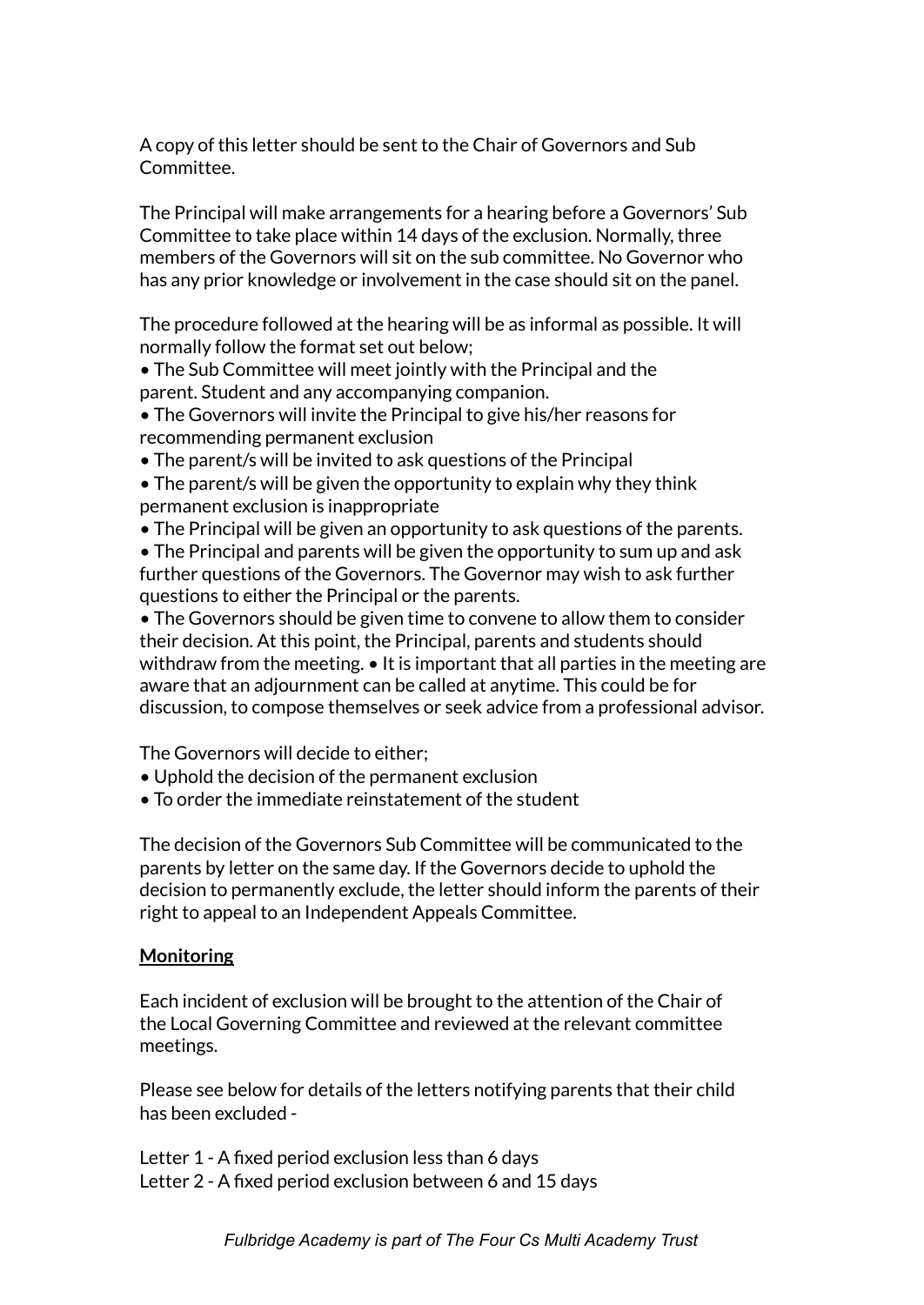Letter 3 - A fixed period exclusion of 16 days or more Letter 4 - Permanent exclusion.

#### **MODEL LETTER 1 - FROM HEAD TEACHER (OR TEACHER IN CHARGE OF A PRU) NOTIFYING PARENT OF A FIXED PERIOD EXCLUSION OF LESS THAN 6 DAYS, AND WHERE A PUBLIC EXAMINATION IS NOT MISSED**

#### Dear **(Parent's Name)**

I am writing to inform you of my decision to exclude **(Name of Child)** for a period of **(Period of Exclusion).** This means that **(Name of Child)** will not be allowed in this School/College for this period.

I realise that this exclusion may well be upsetting for you and your family, but this decision has not been taken lightly. **(Name of Child)** has been excluded for this fixed period for the following reasons:

●

●

**(School other than PRU)** You have the right to make representations to the School Governors Discipline Committee. If you wish to make representations please contact **(Name of Contact)** on/at **(Contact Details – Address, Phone Number, email)**, as soon as possible.

**(**PRU**)**You have the right to make representations to **(name of LEA)**. These representations will be considered by (**here set out arrangements which the LEA have made for considering representations)**. If you wish to make representations please contact **(Name of contact)** on/at **(Contact Details-Address, Phone Number, email)** as soon as possible.

You also have the right to see a copy of **(Name of Child)**'s school record. Due to confidentiality restrictions, you will need to notify me in writing if you wish to be supplied with a copy of **(Name of Child)**'s school record. I will be happy to supply you with a copy if you request it. There may be a charge for photocopying.

The school will continue to set work for **(Name of Child)** during the period of **his/her** exclusion **(Please insert what arrangements are in place for this)**. Please ensure that any work set by the school is completed and returned to us for marking.

You have a duty to ensure that your child is not present in a public place in school hours during the period of this exclusion unless there is reasonable justification. You could be prosecuted or receive a penalty notice if your child is present in a public place during school hours on these days. It will be for you to show reasonable justification.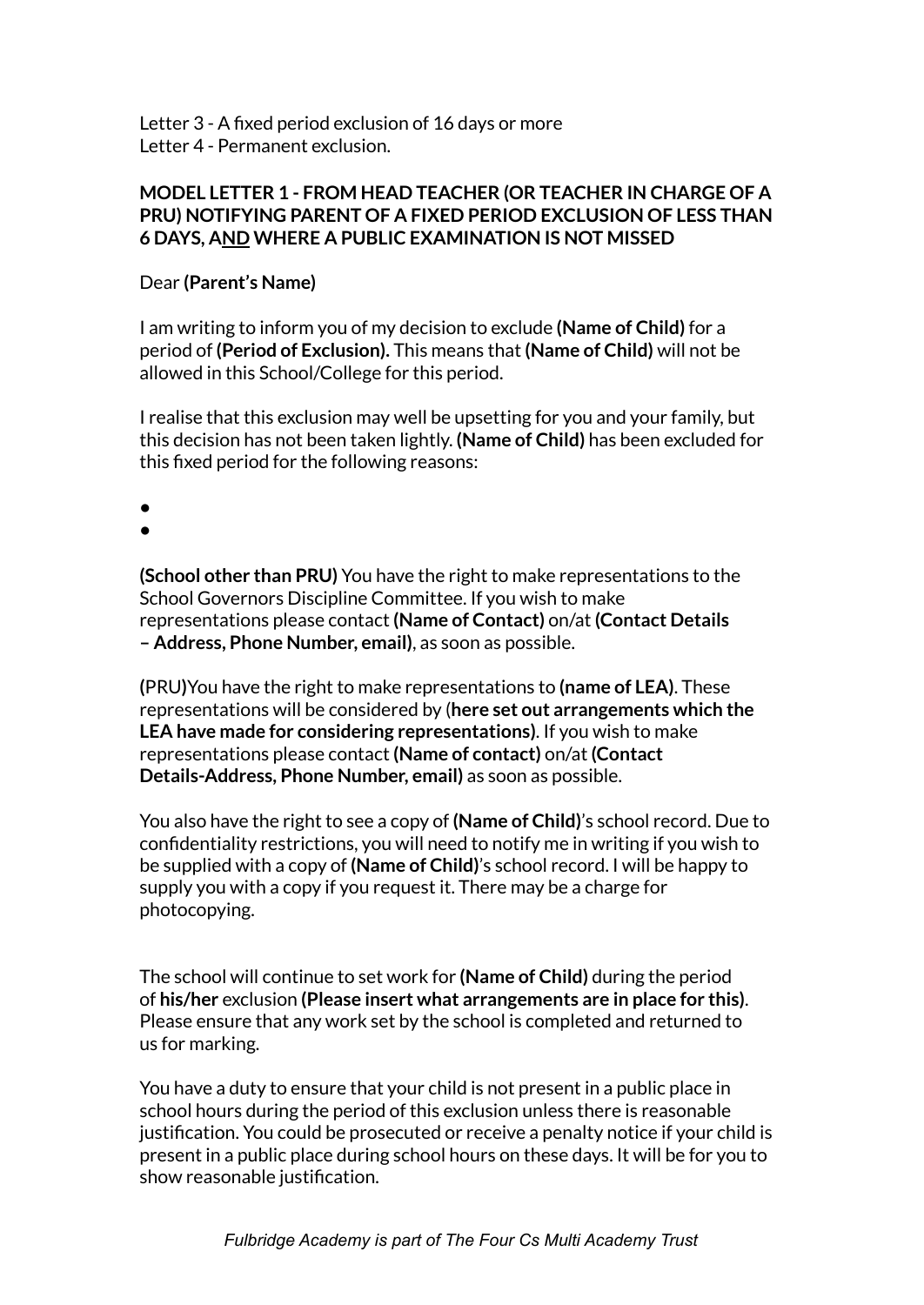I would like to draw your attention to the relevant sources of free and impartial information as follows:

• Department for Education statutory guidance on exclusions: https://www.gov.uk/government/uploads/system/uploads/attachment\_data/fil e/269681/Excl usion from maintained schools academies and pupil referral units.pdf

• The Coram Children's Legal Centre: www.childrenslegalcentre.com,

Tel: 08088 020 008

*Where relevant please also include linksto localservicessuch as Traveller Education Services or:*

● Peterborough branch of the Parent Partnership: http://www.peterborough.gov.uk/children\_and\_families/schools/special\_educat ional needs/in clusion teams/parent partnership officer-1.aspx

**(Name of Child)**'s exclusion expires on **(Date)** and we expect **(Name of Child)** to be back in school on **(Date)** at **(Time)**. I am sure it would be helpful for us to meet to discuss **(Name of Child)**'s return to school before they are due back. Please could you contact **(Name)** to arrange a convenient time and date.

Yours sincerely

## **Headteacher**

## **MODEL LETTER 2 - FROM HEAD TEACHER (OR TEACHER IN CHARGE OF A PRU) NOTIFYING PARENT OF A FIXED PERIOD EXCLUSION OF 6 TO 15 DAYS, OR WHERE CUMULATIVE EXCLUSIONS IN THE SAME TERM FALL WITHIN THIS RANGE, OR WHERE A PUBLIC EXAMINATION IS MISSED**

## Dear **(Parent's Name)**

I am writing to inform you of my decision to exclude **(Name of Child)** for a period of **(Period of Exclusion).** This means that **(Name of Child)** will not be allowed in this **(School/College)** for this period.

I realise that this exclusion may well be upsetting for you and your family, but this decision has not been taken lightly. **(Name of Child)** has been excluded for this fixed period for the following reasons:

**(School other than PRU**)You have the right to request a meeting of the School Governors Discipline Committee at which you may make representations and the decision to exclude can be reviewed. As the length of the exclusion is more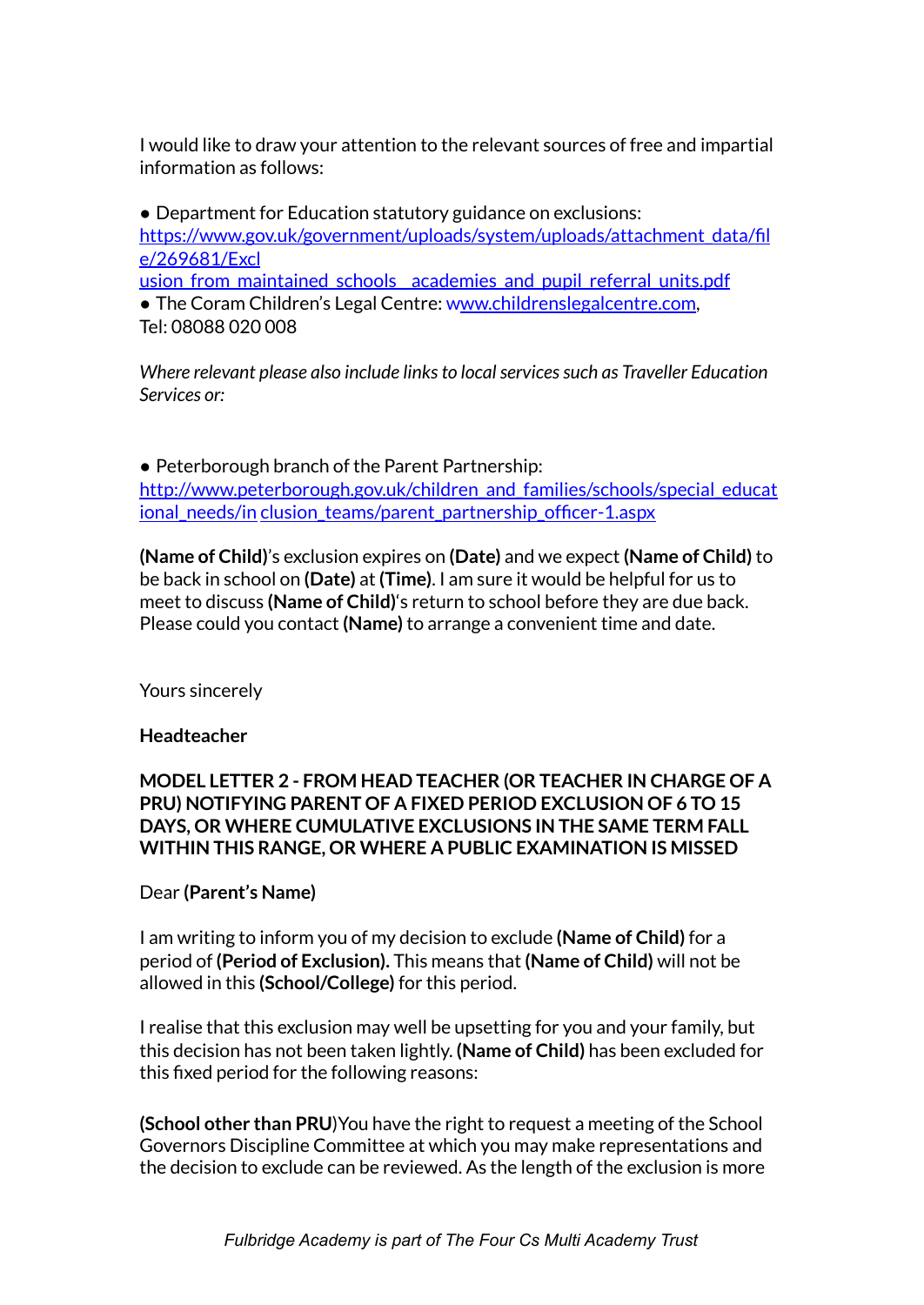than 5 school days (or equivalent) the Committee must meet if you request it to do so. The latest date the Committee can meet is **(Date Here – no later than 50 school days from the date the Committee is notified)**. If you wish to make representations to the Committee and wish to be accompanied by a friend or representative please contact **(Name of Contact)** on/at **(Contact Details – Address, Phone Number, email)**, as soon as possible.

(**PRU)** You have the right to make representations to **(name of LEA)**. These representations will be considered by **(here set out arrangements which the LEA have made for considering representations).** If you wish to make representations please contact **(Name of contact) on/at(Contact Details-Address, Phone Number, email)** as soon as possible. **(Note –this wording is not suitable where the child would lose the opportunity to take a public examination).**

You also have the right to see a copy of **(Name of Child)**'s school record. Due to confidentiality restrictions, you will need to notify me in writing if you wish to be supplied with a copy of **(Name of Child)**'s school record. I will be happy to supply you with a copy if you request it. There may be a charge for photocopying.

The school will continue to set work for **(Name of Child)** during the period of **his/her** exclusion **(Please insert what arrangements are in place for this)**. Please ensure that any work set by the school is completed and returned to us for marking.

You have a duty to ensure that your child is not present in a public place in school hours during the period of this exclusion unless there is reasonable justification. You could be prosecuted or receive a penalty notice if your child is present in a public place during school hours on these days. It will be for you to show reasonable justification.

I would like to draw your attention to the relevant sources of free and impartial information as follows:

● Department for Education statutory guidance on exclusions: https://www.gov.uk/government/uploads/system/uploads/attachment\_data/fil e/269681/Excl

usion from maintained schools academies and pupil referral units.pdf

• The Coram Children's Legal Centre: www.childrenslegalcentre.com, Tel: 08088 020 008

*Where relevant please also include linksto localservicessuch as Traveller Education Services or:*

• Peterborough branch of the Parent Partnership: http://www.peterborough.gov.uk/children\_and\_families/schools/special\_educat ional\_needs/in clusion\_teams/parent\_partnership\_officer-1.aspx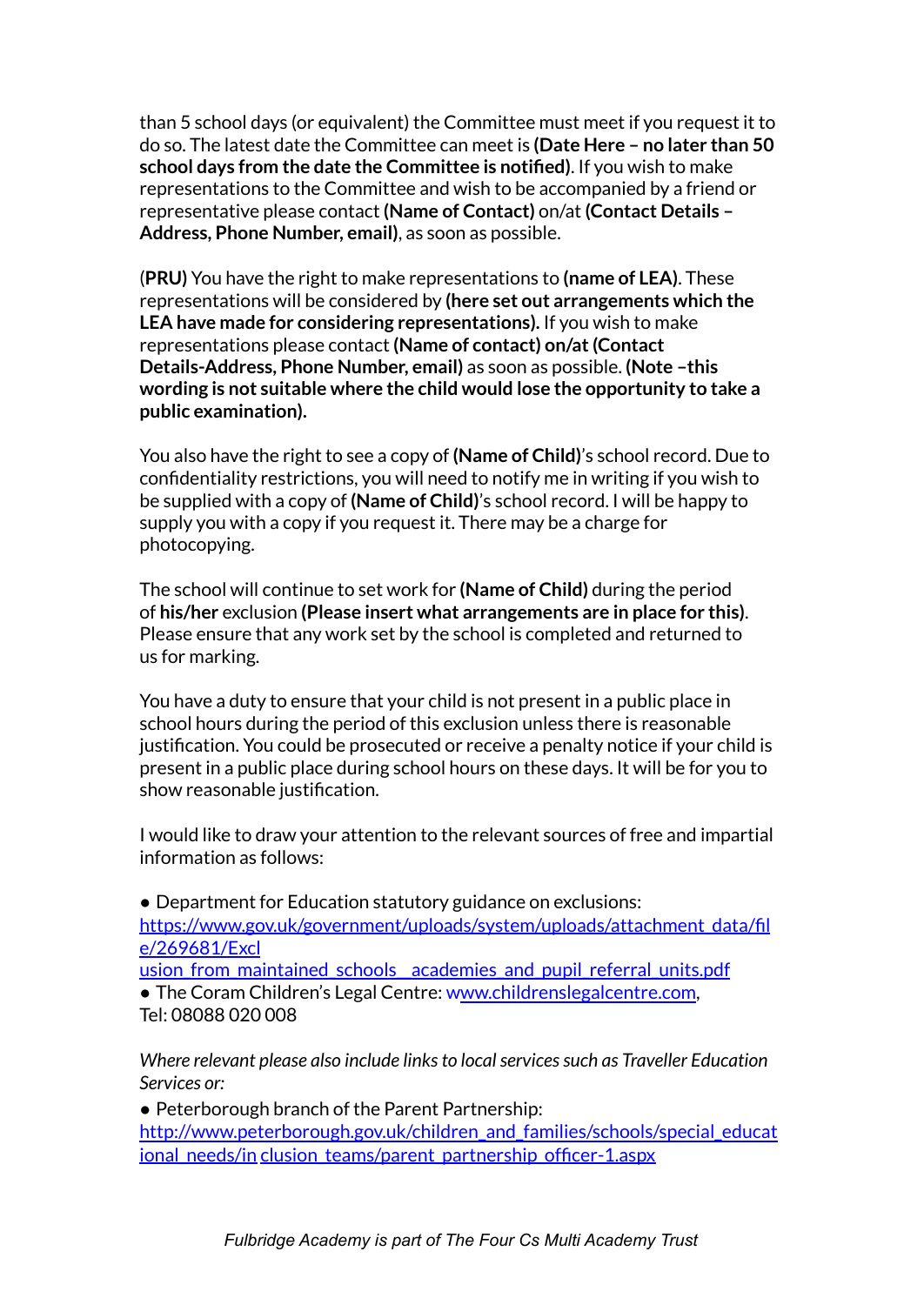**(Name of Child)**'s exclusion expires on **(Date)** and we expect **(Name of Child)** to be back in school on **(Date)** at **(Time)**. I am sure it would be helpful for us to meet to discuss **(Name of Child)**'s return to school before they are due back. Please could you contact **(Name)** to arrange a convenient time and date.

Yours sincerely

#### **Headteacher**

#### **MODEL LETTER 3 - FROM HEAD TEACHER (OR TEACHER IN CHARGE OF A PRU) NOTIFYING PARENT OF A FIXED PERIOD EXCLUSION OF 16 DAYS OR MORE, OR WHERE CUMULATIVE EXCLUSIONS IN THE SAME TERM ARE 16 DAYS OR MORE**

#### Dear **(Parent's Name)**

I am writing to inform you of my decision to exclude **(Name of Child)** for a period of **(Period of Exclusion).** This means that **(Name of Child)** will not be allowed in this **(School/College)** for this period.

I realise that this exclusion may well be upsetting for you and your family, but this decision has not been taken lightly. **(Name of Child)** has been excluded for this fixed period for the following reasons:

●

●

**(School other than PRU)** As the length of the exclusion is more than 15 school days (or equivalent) the School Governors Discipline Committee must automatically meet to consider the exclusion. At the review meeting you may make representations to the Committee if you wish to do so. The latest date the Committee can meet is **[Date Here – no later than 15 school days from the date the Discipline Committee is notified]**. If you wish to make representations to the Committee and wish to be accompanied by a friend or representative please contact **(Name of Contact) on/at(Contact Details – Address, Phone Number, email)**, as soon as possible. You will, whether you choose to make representations or not, be notified by the Clerk to the Committee of the time, date and location of the meeting.

**(PRU)** As the length of the exclusion is more than 15 days **(Name of LEA)** must consider the exclusion. **(Here set outthe arrangements which the LEA have made to review fixed period exclusions)**. A review meeting will be held and at the review meeting you may make representations if you wish. The latest date for a review meeting is **(Date here-no later than 15 school days from the date LEA is notified)**. If you wish to make representations and wish to be accompanied by a representative please contact **(Name of contact)**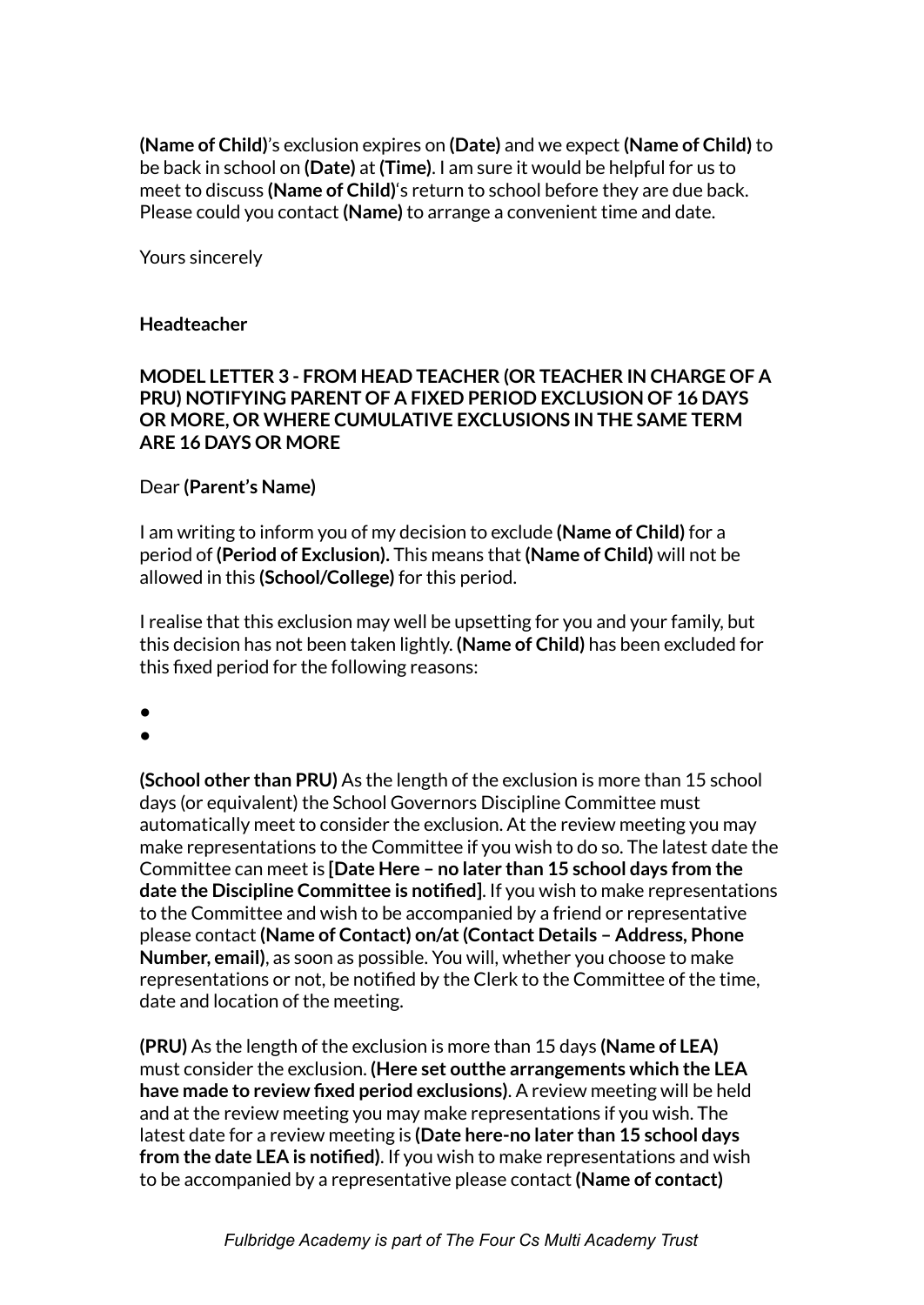on/at **(contact Details-Address, Phone Number, email).**

You also have the right to see a copy of **(Name of Child)**'s school record. Due to confidentiality restrictions, you will need to notify me in writing if you wish to be supplied with a copy of **(Name of Child)**'s school record. I will be happy to supply you with a copy if you request it. There may be a charge for photocopying.

The school will continue to set work for **(Name of Child)** during the period of **his/her** exclusion **(Please insert what arrangements are in place for this)**. Please ensure that any work set by the school is completed and returned to us for marking.

You have a duty to ensure that your child is not present in a public place in school hours during the period of this exclusion unless there is reasonable justification. You could be prosecuted or receive a penalty notice if your child is present in a public place during school hours on these days. It will be for you to show reasonable justification.

I would like to draw your attention to the relevant sources of free and impartial information as follows:

• Department for Education statutory guidance on exclusions: https://www.gov.uk/government/uploads/system/uploads/attachment\_data/fil e/269681/Excl

usion from maintained schools academies and pupil referral units.pdf

- The Coram Children's Legal Centre: www.childrenslegalcentre.com, Tel: 08088 020 008
- The Peterborough Pupil Referral Service www.peterboroughprs.co.uk

*Where relevant please also include linksto localservicessuch as Traveller Education Services or:*

• Peterborough branch of the Parent Partnership: http://www.peterborough.gov.uk/children\_and\_families/schools/special\_educat ional\_needs/in clusion\_teams/parent\_partnership\_officer-1.aspx

**(Name of Child)**'s exclusion expires on **(Date)** and we expect **(Name of Child)** to be back in school on **(Date)** at **(Time)**. I am sure it would be helpful for us to meet to discuss **(Name of Child)**'s return to school before they are due back. Please could you contact **(Name)** to arrange a convenient time and date.

Yours sincerely

#### **Headteacher**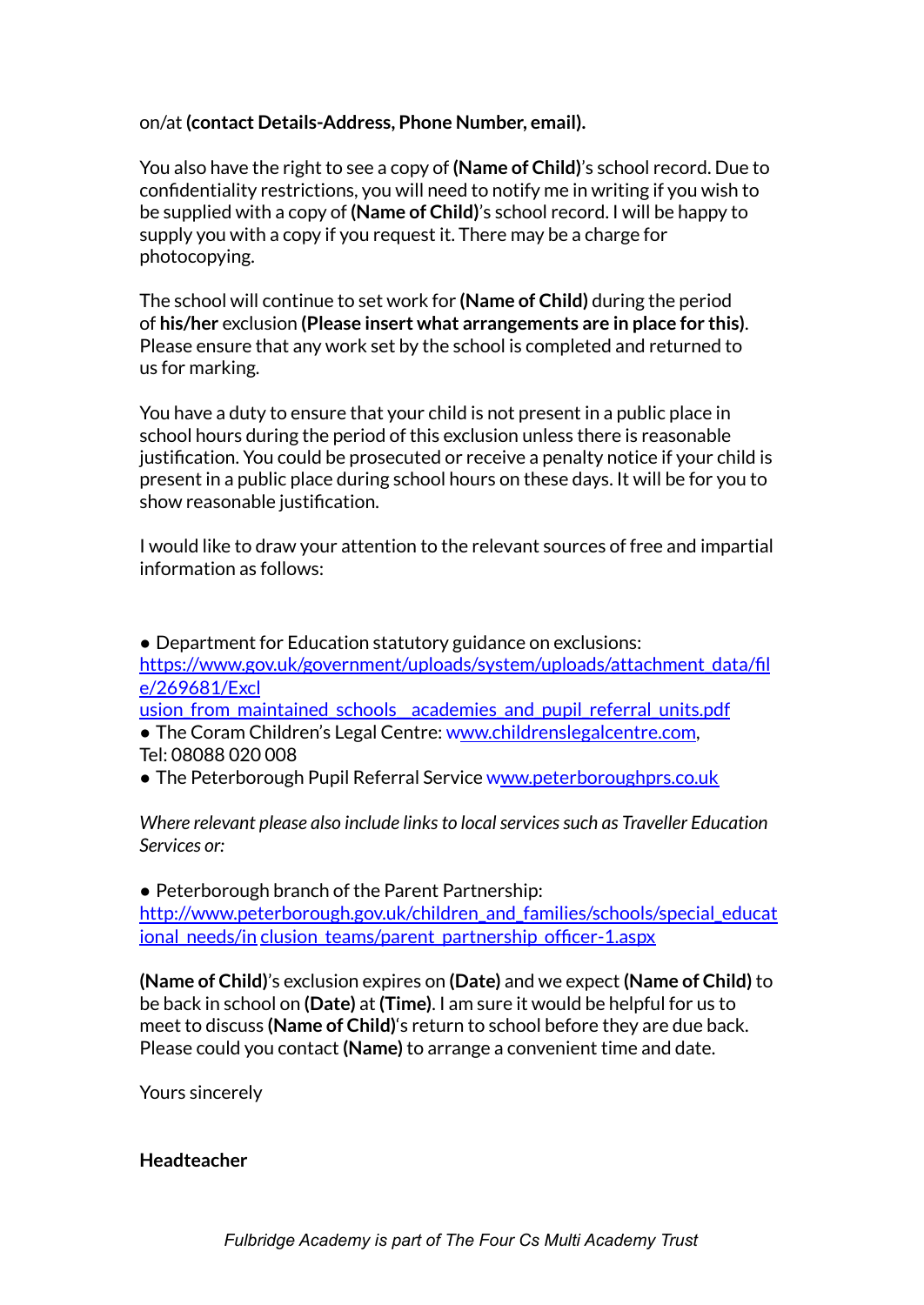## **MODEL LETTER 4 - FROM HEAD TEACHER (OR TEACHER IN CHARGE OF A PRU) NOTIFYING PARENT OF A PERMANENT EXCLUSION**

#### Dear **(Parent/ Carer)**

I am writing to inform you of my decision to permanently exclude **(Name of Child)** with effect from **(Date).** This means that **(Name of Child)** will not be allowed in this **(School/College)** unless he is reinstated by the Governing Body or by an Appeal Panel.

I realise that this exclusion may well be upsetting for you and your family, but the decision to permanently exclude **(Name of Child)** has not been taken lightly. **(Name of Child)** has been excluded for the following reasons:

- ●
- ●

You have a duty to ensure that your child is not present in a public place in school hours during the first 5 school days of an exclusion unless there is reasonable justification. You could be prosecuted or receive a penalty notice if your child is present in a public place during school hours on those days. It will be for you to show reasonable justification.

Alternative arrangements for **(Name of Child)'**s education will continue to be made. For the first five school days of the exclusion, work will be set by the School/College for **(Name of Child)** and we would ask you to ensure this work is completed and returned promptly to the School/College for marking. From the sixth school day of the exclusion onwards, ie from **(Date)** the Peterborough Local Authority will provide suitable full-time education. These arrangements will be notified to you by a further letter from Peterborough Pupil Referral Service.

As this is a permanent exclusion the Governing Body must meet to consider it. At the review meeting you may make representations to the Governing Body if you wish and ask them to reinstate your child in School/College. The Governing Body has the power to reinstate your child immediately or from a specified date, or, alternatively, they have the power to uphold the exclusion in which case you may appeal against their decision to an Independent Review Panel. The latest date by which the Governing Body must meet is **(Date)**. If you wish to make representations to the Governors' Hearing, and wish to be accompanied by a friend or representative (at your own expense), please contact the Clerk to the Governors at the school/college as soon as possible, **(tel. number) , (email address)**. You will, whether you choose to make representations or not, be notified by the Clerk to the Governors of the time, date and location of the meeting. **(Name of Child)** is also welcome to attend this meeting.

Please let us know if you have a disability or special needs which would affect your ability to attend the meeting. Also, please inform the Clerk to the